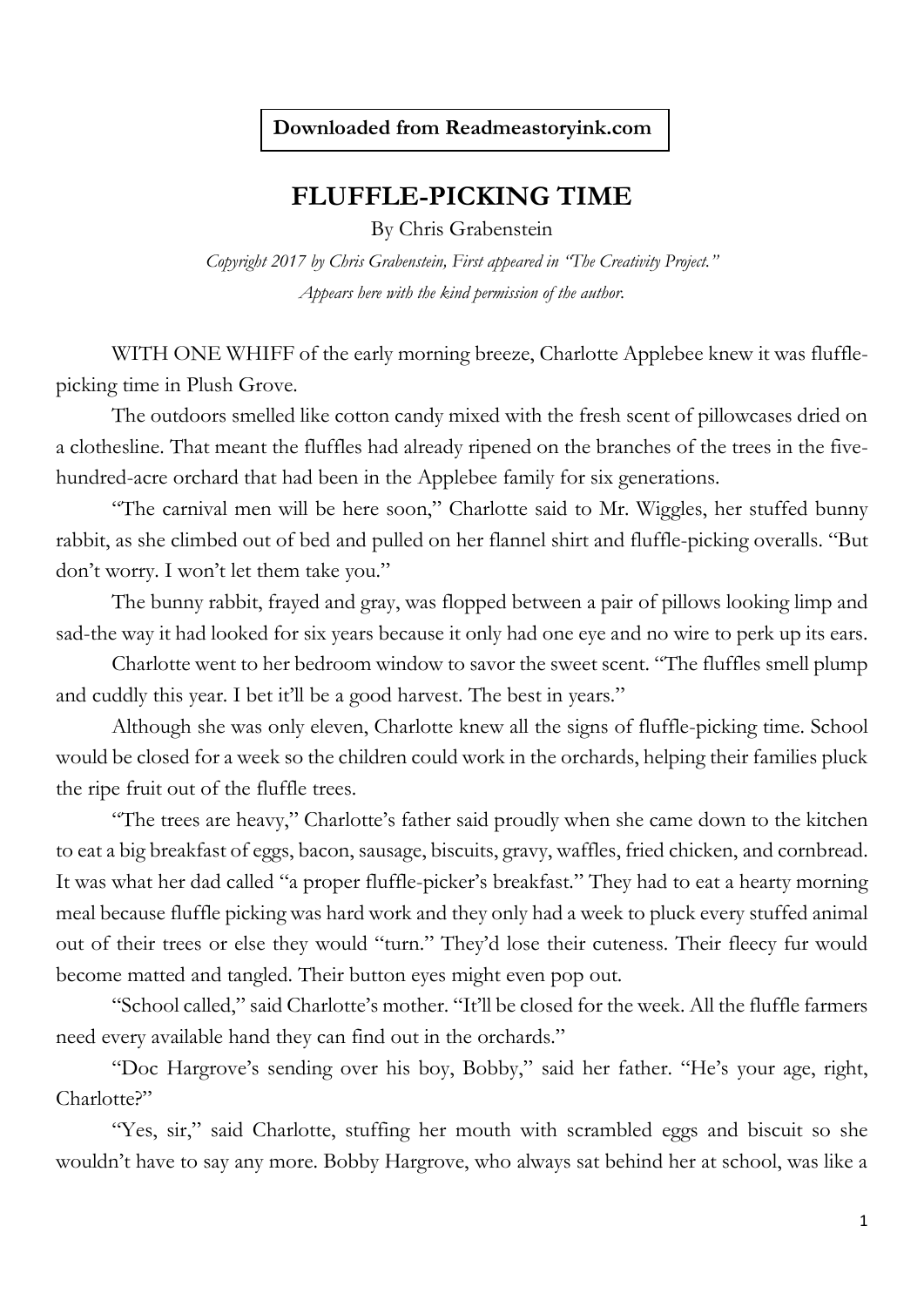spoiled fluffle. Filled with bad stuffing. Rotten to the core. Bobby also thought that, since he was the doctor's son, he was better than all the "fluffle-picking hicks" in Plush Grove.

But Charlotte knew that nobody would even be able to pay to see Dr. Hargrove if the carnival men didn't buy up all the crates of stuffed animals that grew in the county's fluffle orchards each year.

"Trees are bursting with good variety this year," said Charlotte's father, putting down his coffee mug. "We've got heart-hugging white bears, monkeys wearing striped leggings, some blue whales, and a whole bunch of fuzzy brown bears."

"Blue whales are rare," said Charlotte's mother.

"Aya," said her father. "They're nice and plump, too. I figure it's that blanket of polyester I mulched around the roots back in June."

"But what makes them turn blue?" asked Charlotte.

"Sadness, I suppose," said her father. "We try to keep it away from the orchard but, every now and then, some seeps in."

"It's the price we pay for rainstorms," said her mother.

Breakfast finished, Charlotte headed out to the barn to grab her picking ladder and a stack of wood-slatted bushel baskets.

"You and Bobby can work the eastern orchards," said her father. "Your mother and I will head north and west."

"And try not to fall in love with any of the fruit," warned her mother.

"I won't, Mother."

"You sure did when you were little."

"She was only five," said her father, remembering when Charlotte had brought home Mr. Wiggles.

"Well, she's not five anymore," said her mother.

"Remember to toss any rotten fruit you find to the ground," said her dad, as if Charlotte didn't already know the basics of fluffle picking. "It makes good fertilizer."

"Yes, Dad."

Charlotte headed off to the eastern orchards, where the fluffle trees were lined up in tidy rows as far as the eye could see.

"Hey, wait for me!" shouted an annoying voice behind her.

It was Bobby Hargrove.

"Do I need a ladder?" he asked. "Last year, when I worked the Jenkins orchard, I had a ladder."

"You're a bushel boy this year," said Charlotte. "I'll pluck the fruit and toss it down to you."

"I'd rather be a picker than a packer."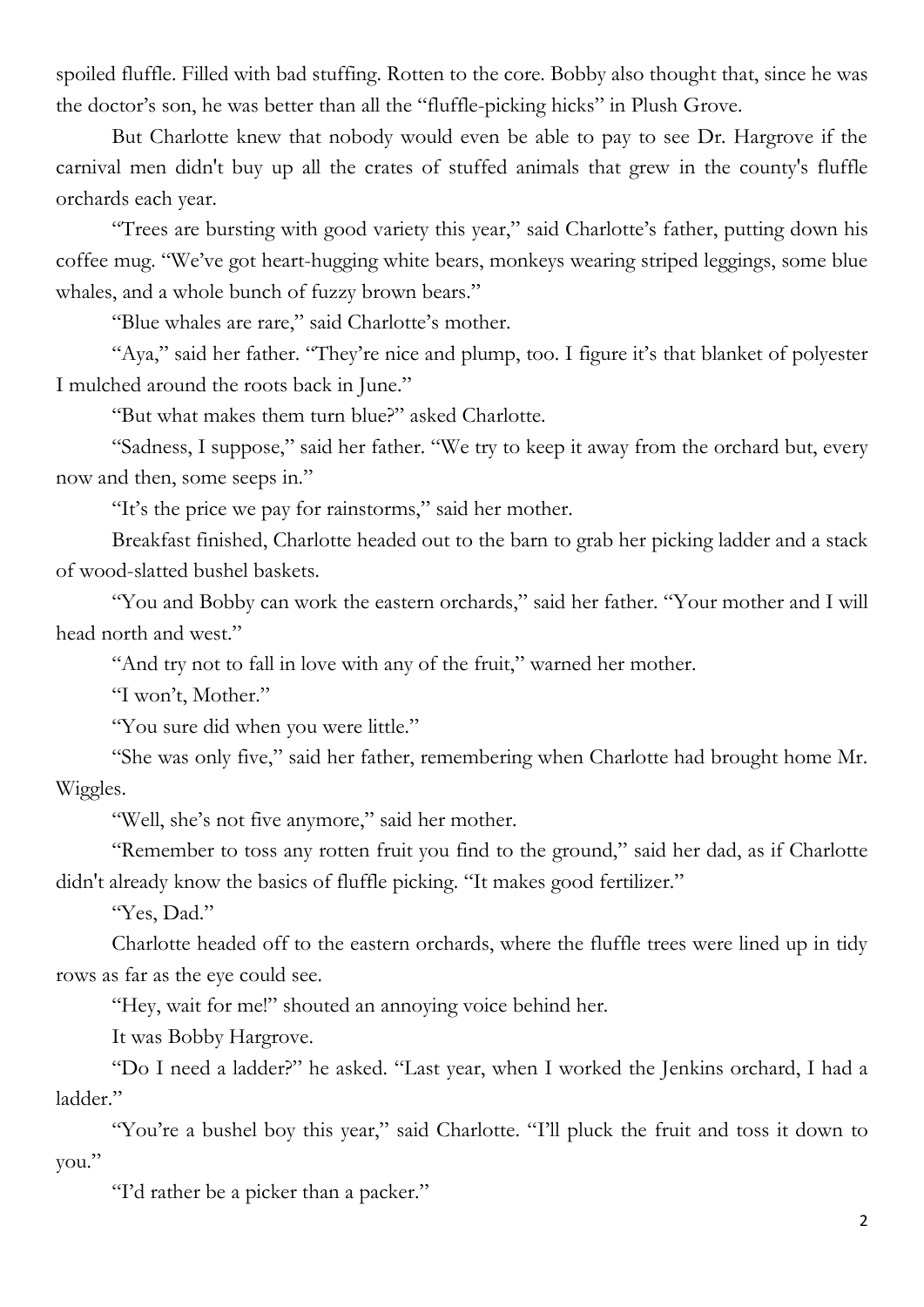Charlotte ignored him, set up her ladder, and started plucking stuffed animals off the branches. Her dad had been right: It was a very good harvest this year. She tossed down plush white teddy bears cradling red Valentine's Day hearts, purple gorillas, pink bunny rabbits, and a rare blue whale.

"Hey," cried Bobby. "Slow down!"

That made Charlotte smile. She started singing a fluffle-picking song (to the tune of "Frere Jacques") so she could pluck fruit even faster:

> *Picking fluffles, picking fluffles One by one, one by one Picking all the fluffles, Picking all the fluffles, Till we're done, till we're done*

She was having so much fun, bombarding bratty Bobby down below, she didn't pay much attention to the dusty pink bunny with the bent ears, yellow knit sweater, and yellow paws.

"This one is rotten," said Bobby when he caught the bunny.

"What?" said Charlotte.

"This thing has three eyeballs!"

Charlotte scampered down the ladder.

"Let me see...."

Bobby handed it to her. "There's a shiny eyeball on its cheek. And look at that smile. It's sewed in upside down. What kid in their right mind would want this stupid bunny?"

"If it's a prize at a carnival booth..."

"They'd have to give it to the loser," sneered Bobby. "This bunny should've been harvested a week ago, before it grew an extra eye. Now it looks like a potato that's been in the potato bin too long."

Bobby tossed the floppy bunny to the ground.

"One bad bunny can spoil the whole lot!"

Charlotte nodded grimly. "Haul your bushel over to the holding crate," she said.

Bobby did as he was told. But not before he gave the limp bunny a good swift kick.

"We should chop off its head," he said as he walked away with his load. "It'll decompose faster if all the stuffing spills out."

"Go dump that bushel," said Charlotte. "I'll deal with the bad fluffle."

"Fine. Have all the fun. See if I care."

Charlotte knelt next to the bunny as Bobby disappeared around the trees. Her mother was right. She was too old to be bringing home stuffed animals, especially damaged goods. She buried the sad-looking, three-eyed bunny under a pile of yellow leaves that matched its ugly sweater and plush toes.